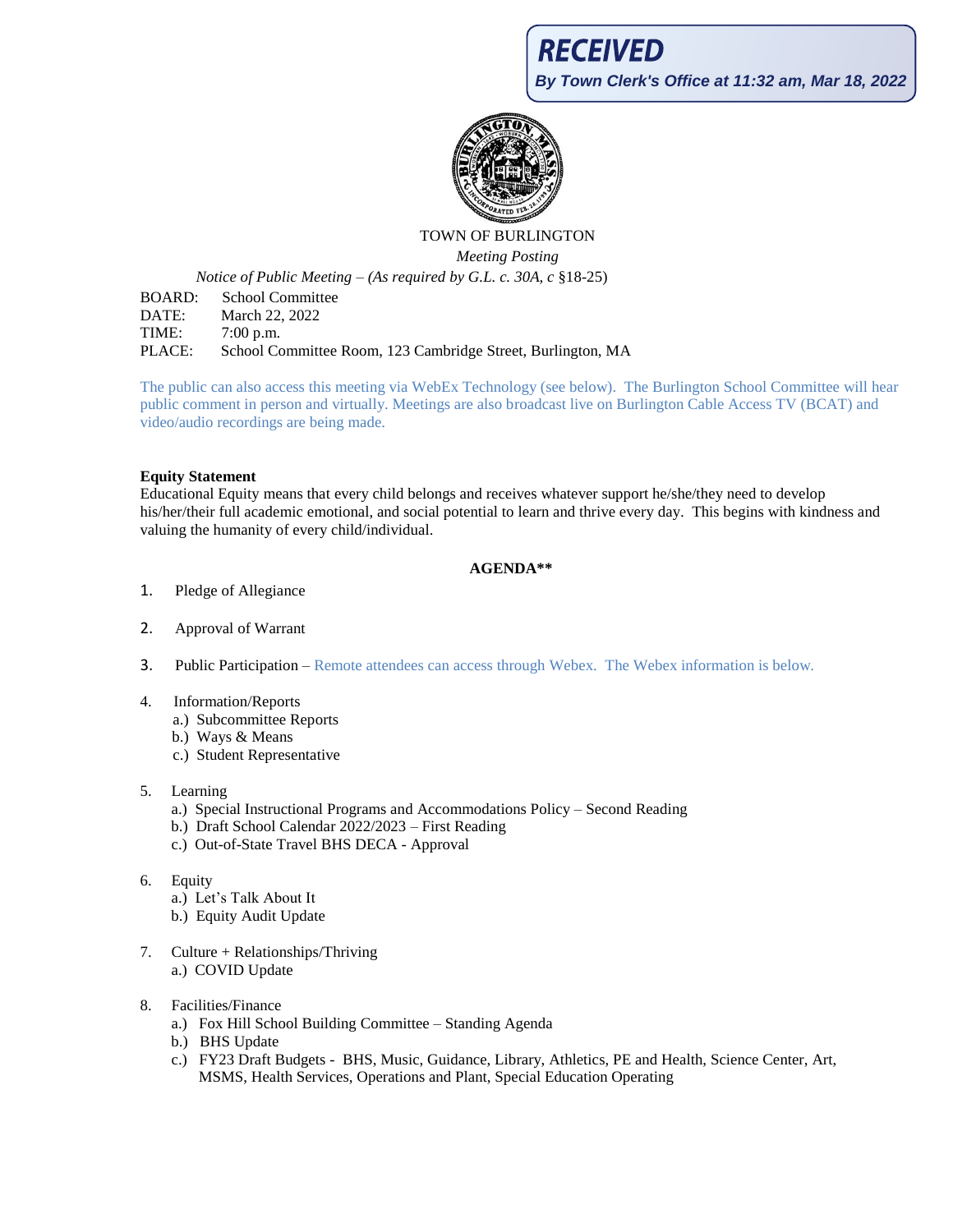- d.) Amend the FY23 Budget Calendar
- 9. New Business
	- a.) YesCPABurlington Committee Presentation of Community Preservation Act
- 10. Adjournment

#### **Agenda subject to change\*\***

#### **MEETING ACCESS INFORMATION BELOW**

Tuesday, March 22, 2022

7:00 PM | (UTC-04:00) Eastern Time (US & Canada) | 3 hrs

# **[Join meeting](https://townofburlington.webex.com/townofburlington/j.php?MTID=m09fcd71be4b51f37e362dc5e1ca2bbd0)**

### **More ways to join:**

#### **Join from the meeting link**

[https://townofburlington.webex.com/townofburlington/j.php?MTID=m09fcd71be4b51f37e362dc5e1ca](https://townofburlington.webex.com/townofburlington/j.php?MTID=m09fcd71be4b51f37e362dc5e1ca2bbd0) [2bbd0](https://townofburlington.webex.com/townofburlington/j.php?MTID=m09fcd71be4b51f37e362dc5e1ca2bbd0)

#### **Join by meeting number**

Meeting number (access code): 2336 284 2160 Meeting password: Tuesday

**Tap to join from a mobile device (attendees only)** [+1-408-418-9388,,23362842160##](tel:%2B1-408-418-9388,,*01*23362842160%23%23*01*) United States Toll

**Join by phone** +1-408-418-9388 United States Toll [Global call-in numbers](https://townofburlington.webex.com/townofburlington/globalcallin.php?MTID=m632dd3c949bc8fd299d75b1a95b0cc17)

**Join from a video system or application**